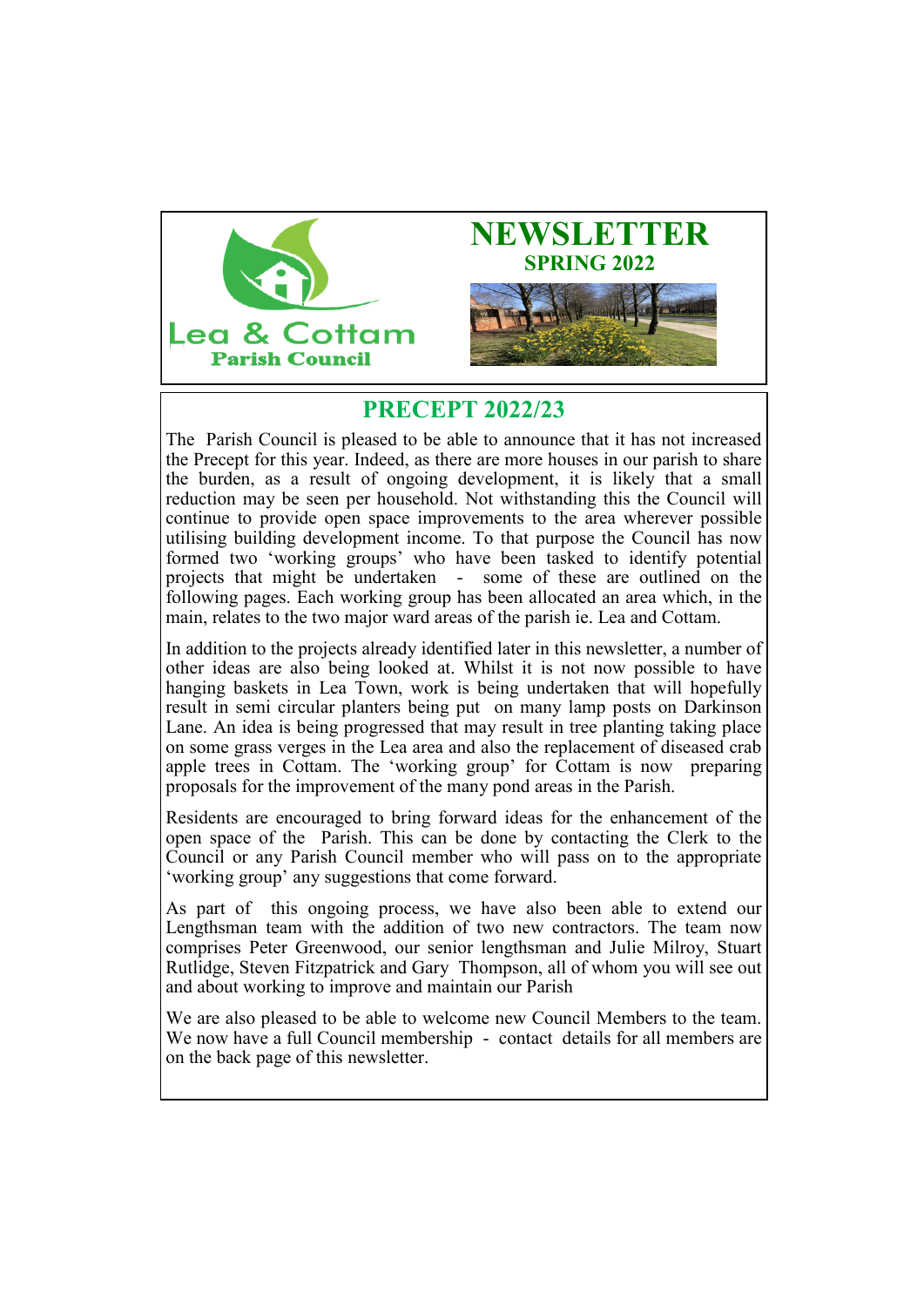### **SCHOOLS POSTER COMPETITION**



The Parish Council recently sponsored a local school competition, open to all primary schools in the Parish, aimed at encouraging pupils to be involved in a topic of interest relating perhaps to behaviours or the environment. The Chairman of the Parish Council judged



will be purchased by the winners and runners up. The equivalent amount in books will also be donated to the participating schools. The pictures above are examples of the excellent submissions that had to be considered from both St Bernard's Primary School Lea and St Mary's Primary School Lea Town. Below is a photograph of the winners and runners up at St Mary's Lea Town at the presentation by the Chairman, Cllr Abram, at school assembly on the 18th February 2022.



### **THE QUEEN'S GREEN CANOPY**



Preston has been chosen as a 'Champion City' for the Queen's Green Canopy, as part of this year's Platinum Jubilee celebrations. Lea and Cottam Parish Council is pleased to be taking part in the event by having purchased and planted two trees, one on Jubilee Recreation Ground and one on land adjacent to the Storey Homes development on Cottam Way. Each tree bears a plaque commemorating the event that is part of the wider project to plant trees across the country to help the environment. The photo shows Cllr Abram, the Chairman of Lea and Cottam Parish Council, accompanied by a few Council members at the tree planted off Cottam Way.

Cllr Abram also joined The Mayor of Preston, Cllr. Javid Iqbal and the Lord Lieutenant of Lancashire, at a commemorative tree planting ceremony on Avenham Park on the 16th March 2022 to mark the end of the successful Plant Preston fortnight, also in celebration of the Queens Platinum Jubilee year**.**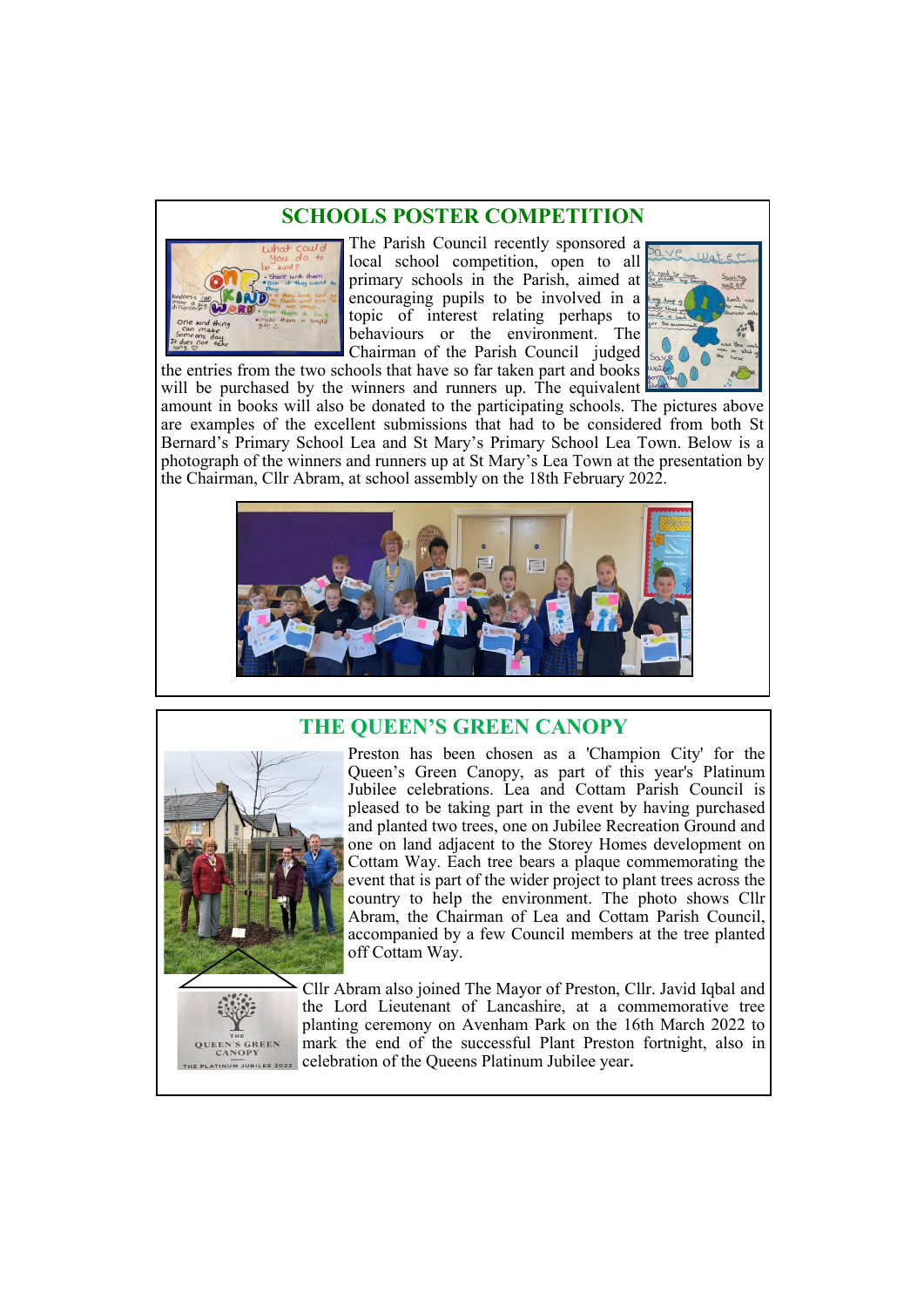### **JUBILEE RECREATION GROUND LEA ENHANCEMENTS**

Many of you will be aware that over the past few years the Jubilee Action Group, Preston City Council and Lea and Cottam Parish Council have been involved with major improvements to the recreation ground and it's facilities. This has involved, amongst other things, the laying of paths around the ground and enhanced children's play facilities. Following a suggestion from the Parish Council's open space working group for South Ward (Lea) a new hedgerow is to be planted later this year to improve the visual aspects of the area and contribute further to improving the environment. The hedgerow will comprise mixed native species that over time should provide an attractive landscape to the southern aspects of the recreation ground

### **COTTAM WAY POND WORKS**



During the last few months our lengthsman team have been hard at work transforming an overgrown pond area on Cottam Way. The original pond was created over 25 years ago however due to the lack of maintenance it had become totally overgrown. Residents in the area have expressed their delight at the outcome saying, in many cases, that although they live near by they were not aware of its existence . Bird boxes and feeders have been put up, ducks have now appeared together with a Moorhen. It

is the intention to plant some bulbs this coming autumn in order to complete the transformation.

### **DODNEY DRIVE GREENS ARE BEING ENHANCED**



By the time you receive this newsletter work will have commenced on improving the Dodney Drive greens which are owned by the Parish Council. The work has commenced with the planting of 24 trees (12 on each green) in areas that will, later in the year, be planted with bulbs flowering in the spring of 2023.

The present bench seats are being moved a new location in order to make them more accessible especially after wet weather.

It is also planned that the greens will be 'rolled' from time to time to help level undulations and make them more likely to be used by local resident families for recreational purposes.

To the left is a picture of one tree planted area on one of the greens that along with the other enhancements,

will hopefully help to improve the area and the environment.